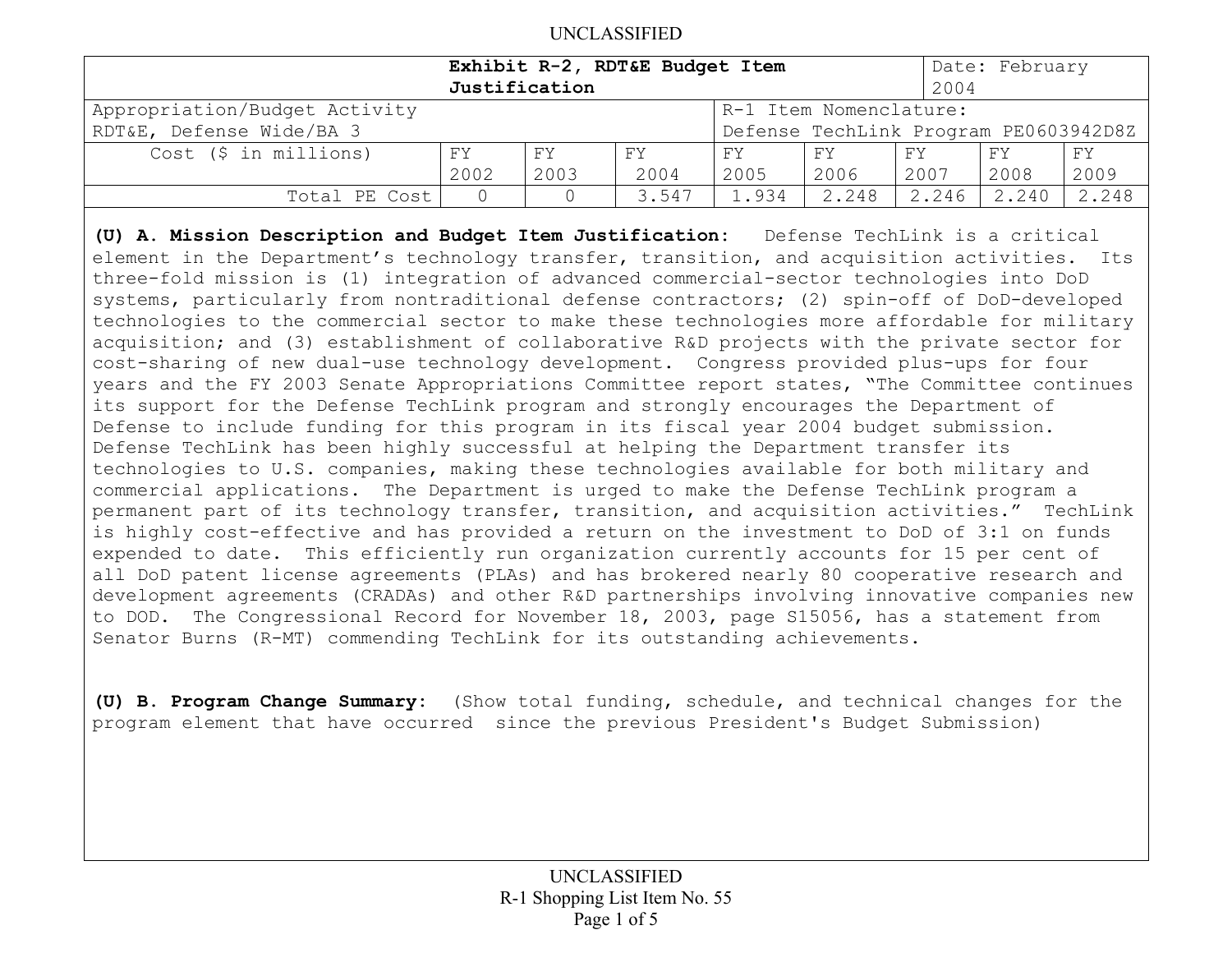|                                    | FY 2003 | FY 2004  | FY 2005  | FY 2006 |
|------------------------------------|---------|----------|----------|---------|
| Previous President's Budget        | N/A     | 2.000    | 1.936    | 2.248   |
| Current FY 2005 President's Budget | N/A     | 3.547    | 1.936    | 2.248   |
| Total Adjustments                  |         | $+1.547$ | $-0.002$ |         |
| Congressional program reductions   |         |          |          |         |
| Congressional rescissions          |         | $-0.053$ |          |         |
| Congressional increases            |         | $+1.600$ |          |         |
| Reprogrammings                     |         |          |          |         |
| SBIR/STTR Transfer                 |         |          |          |         |
| Other                              |         |          | $-0.002$ |         |
|                                    |         |          |          |         |

**(U) C. Other Program Funding Summary: None**

UNCLASSIFIED R-1 Shopping List Item No. 55 Page 2 of 5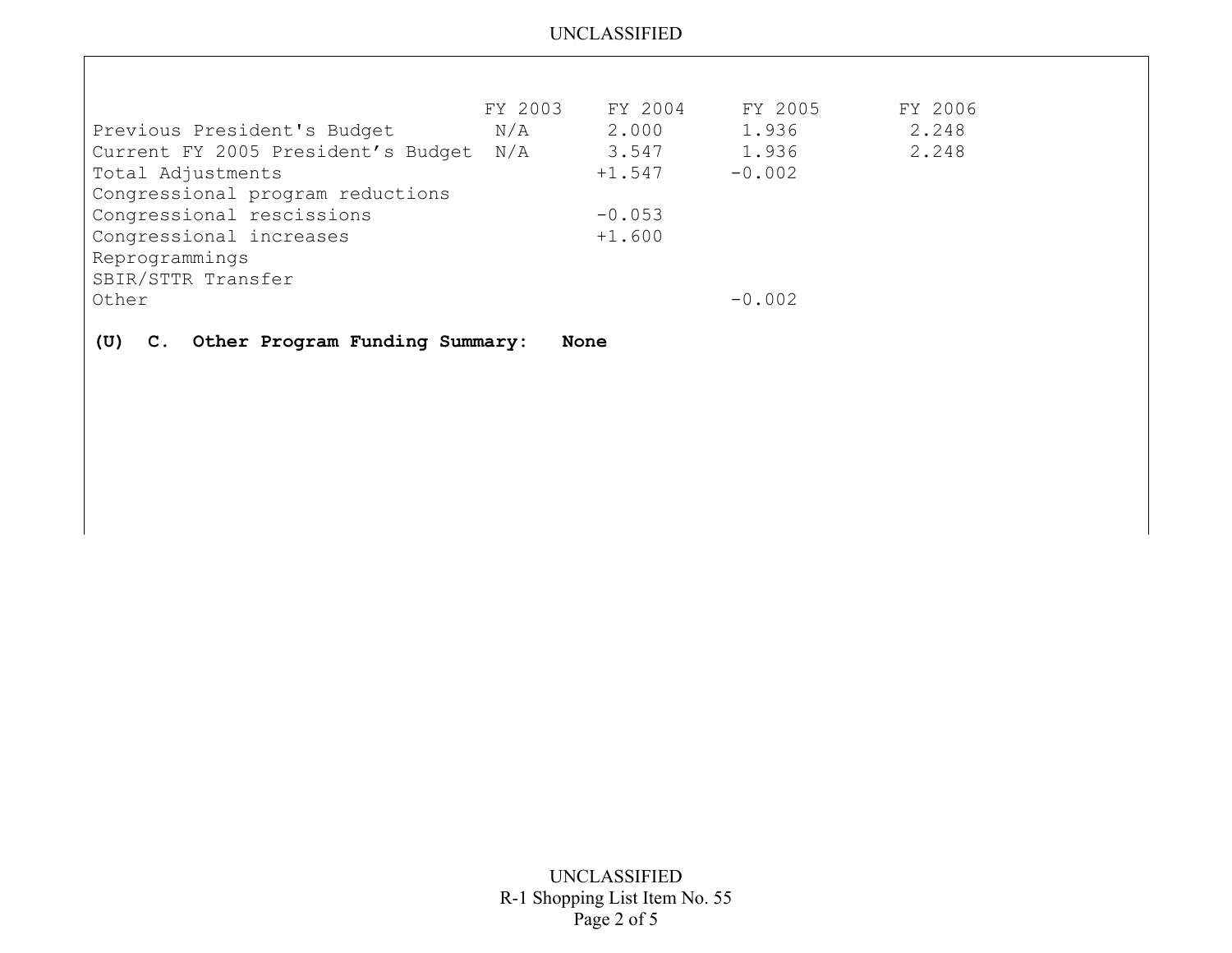| RDT&E Budget Item Justification Sheet (R-2a Exhibit)                              |                                                                     |                 |       |       |       |       | Date: February 2004 |                         |       |
|-----------------------------------------------------------------------------------|---------------------------------------------------------------------|-----------------|-------|-------|-------|-------|---------------------|-------------------------|-------|
| Appropriation/Budget Activity<br>R-1 Item Nomenclature                            |                                                                     |                 |       |       |       |       |                     |                         |       |
|                                                                                   | RDT&E, Defense Wide/BA-3<br>Defense TechLink Program: PE 0603942D8Z |                 |       |       |       |       |                     |                         |       |
| Cost (\$ in   FY 2003   FY 2004   FY 2005   FY 2006   FY 2007   FY 2008   FY 2009 |                                                                     |                 |       |       |       |       |                     | Cost to                 | Total |
| Millions)                                                                         |                                                                     |                 |       |       |       |       |                     | Complete                | Cost  |
| TechLink                                                                          |                                                                     | $3.547$ $\vert$ | 1.934 | 2.248 | 2.246 | 2.240 |                     | 2.248 Continue Continue |       |
|                                                                                   |                                                                     |                 |       |       |       |       |                     |                         |       |

#### **A. Mission Description and Budget Item Justification**

**BRIEF DESCRIPTION OF ELEMENT:** Defense TechLink is a critical element in the Department's technology transfer, transition, and acquisition activities. Its three-fold mission is (1) integration of advanced commercial-sector technologies into DoD systems, particularly from nontraditional defense contractors; (2) spin-off of DoD-developed technologies to the commercial sector to make these technologies more affordable for military acquisition; and (3) establishment of collaborative R&D projects with the private sector for cost-sharing of new dual-use technology development. Congress provided plus-ups in each of four years preceding FY 2004 for TechLink. The FY 2003 Senate Appropriations Committee report states, "The Committee continues its support for the Defense TechLink program and strongly encourages the Department of Defense to include funding for this program in its fiscal year 2004 budget submission. Defense TechLink has been highly successful at helping the Department transfer its technologies to U.S. companies, making these technologies available for both military and commercial applications. The Department is urged to make the Defense TechLink program a permanent part of its technology transfer, transition, and acquisition activities." TechLink is highly costeffective and has provided a return on the investment to DoD of 3:1 on funds expended to date. This efficiently run organization currently accounts for 15 per cent of all DoD patent license agreements (PLAs) and has brokered nearly 80 cooperative research and development agreements (CRADAs) and other R&D partnerships involving innovative companies new to DOD.

> UNCLASSIFIED R-1 Shopping List Item No. 55 Page 3 of 5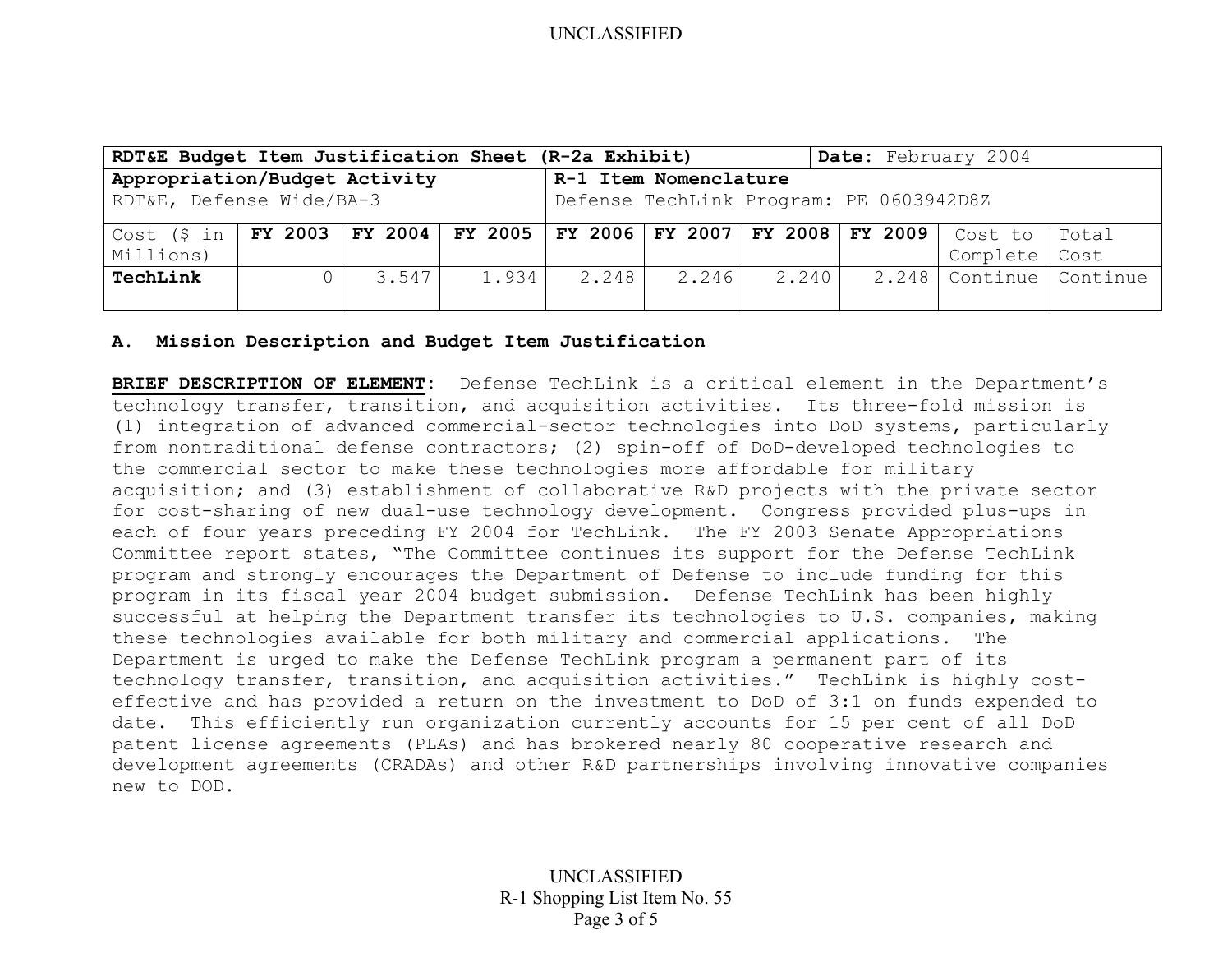### **B. Program Plans – FY 2004 Through FY 2005:**

|                               | 2003<br>πv                  | <b>FY2004</b> | 2005<br>FY   |
|-------------------------------|-----------------------------|---------------|--------------|
| Marketing of DoD Technologies | /7<br>NL<br>$1$ V $\Lambda$ | 2.627         | <b>1.344</b> |

**FY 2004 Plans:** Undertake active marketing of DoD-developed technologies to United States companies to establish Patent License Agreements to commercialize these technologies for both civilian and military applications. The multiple objectives of this technology marketing activity are: (1) to accelerate the transition of DoD-developed technologies to the warfighter; (2) to lower the cost of DoD technology acquisition by developing a larger commercial market for dual-use technologies; (3) to provide a return of revenue to DoD labs from commercial spin-off of DoD-developed technologies; and (4) to fulfill DoD's Congressionally mandated technology transfer directives (\$1.08 million).

The congressional add of \$1.6M is for a Technology Venture Center in Montana and in Alaska to provide an entrepreneurial training/virtual business incubator. These funds will be used to provide specific start-up support to those companies initially licensing or taking to market technology developed in DoD and now available for commercialization. Efforts will be made to ensure the commercial products using the DoD developed technologies are made available to DoD buyers/programs. (\$1.547M)

**FY 2005 Plans**: Continue active marketing of DoD-developed technologies to US companies to establish Patent License Agreements to commercialize these technologies for both civilian and military applications. The multiple objectives of this technology marketing activity are to (1) accelerate the transition of DoD-developed technologies to the warfighter; (2) lower the cost of DoD technology acquisition by developing a larger commercial market for dual-use technologies; (3) provide a return of revenue to DoD labs from commercial spin-off of defense technologies; and (4) fulfill DoD's Congressionally mandated technology transfer directives (\$1.344 million).

|                                          | 2003<br>FY | FY | つののち<br>FY |
|------------------------------------------|------------|----|------------|
| Technology.<br>Dual<br>Deployment<br>Use |            | .  | 56         |

UNCLASSIFIED **FY 2004 Plans:** Actively promote and broker Cooperative Research and Development Agreements (CRADAs) between DoD labs and industry for development of technology with both commercial and military applications. This activity will particularly focus on nontraditional defense contractors and is intended (1) to help lower the expense of new

R-1 Shopping List Item No. 55 Page 4 of 5